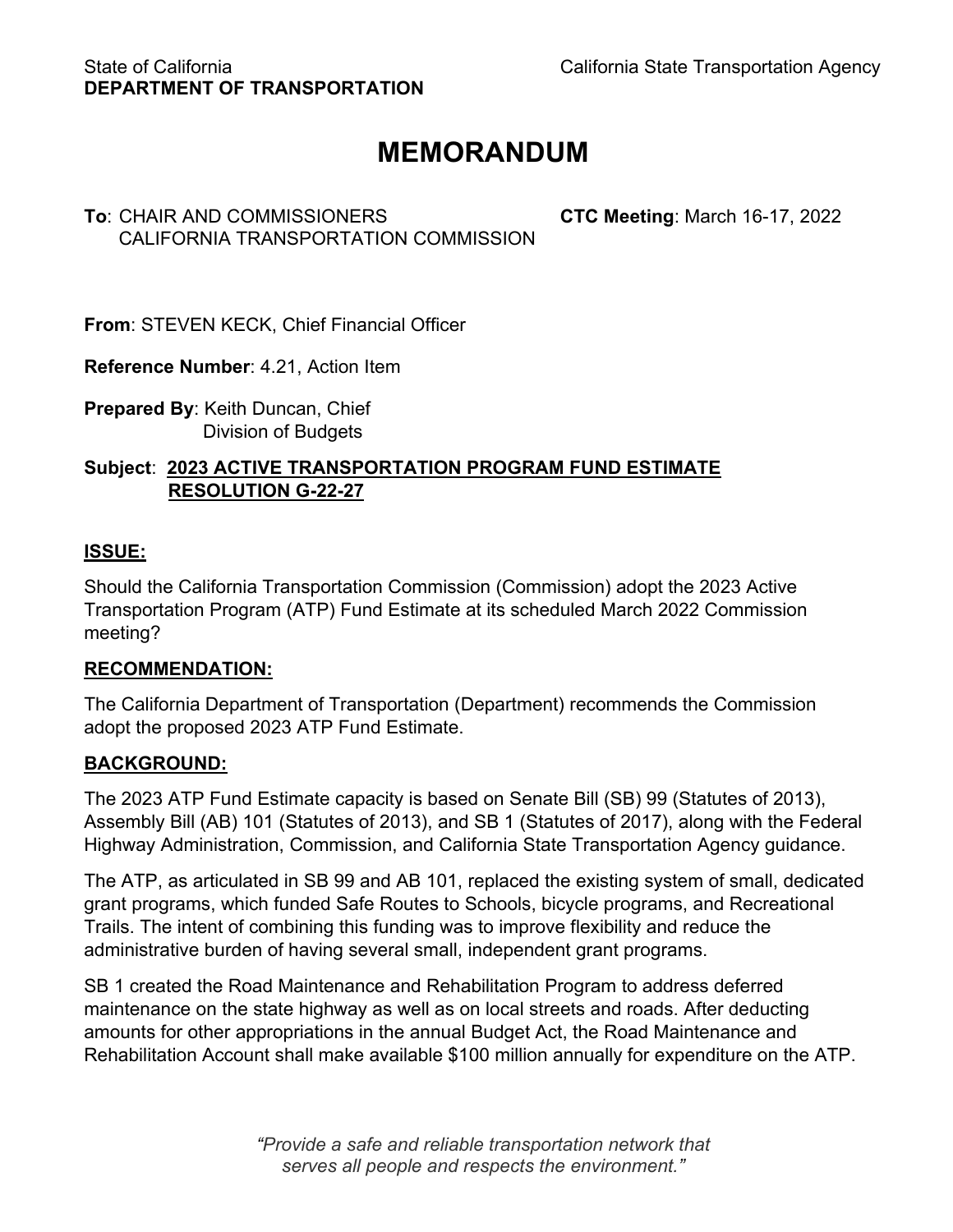Page 2 of 3

Combined with existing resources, the Program is expected to provide approximately \$651 million over the 2023 ATP Fund Estimate period for active transportation projects between the State and regions.

The Department has consulted with Commission staff during the development of the 2023 ATP Fund Estimate. Non-substantive amendments were made to the Draft 2023 ATP Fund Estimate that was presented at the January 2022 meeting to better clarify funding distributions. All amendments were made at the concurrence of Commission staff.

The 2023 ATP Fund Estimate displays adjustments that are intended to show previously committed resources, as well as resources held in reserve for programming in the 2025 ATP Fund Estimate during the same years.

The following assumptions were used to calculate the 2023 ATP Fund Estimate Program capacities:

- Distribution to Metropolitan Planning Organizations (MPO) is based upon total population.
- Recreational Trails are not subject to Surface Transportation Block Grant distribution guidelines.
- 95 percent obligation authority for all federal funding apportionments.
- State resources will remain stable throughout the fund estimate period.
- A reserve of \$100 million in the last two years of the 2023 ATP Fund Estimate is being made available for programming during those same two years in the 2025 ATP Fund Estimate.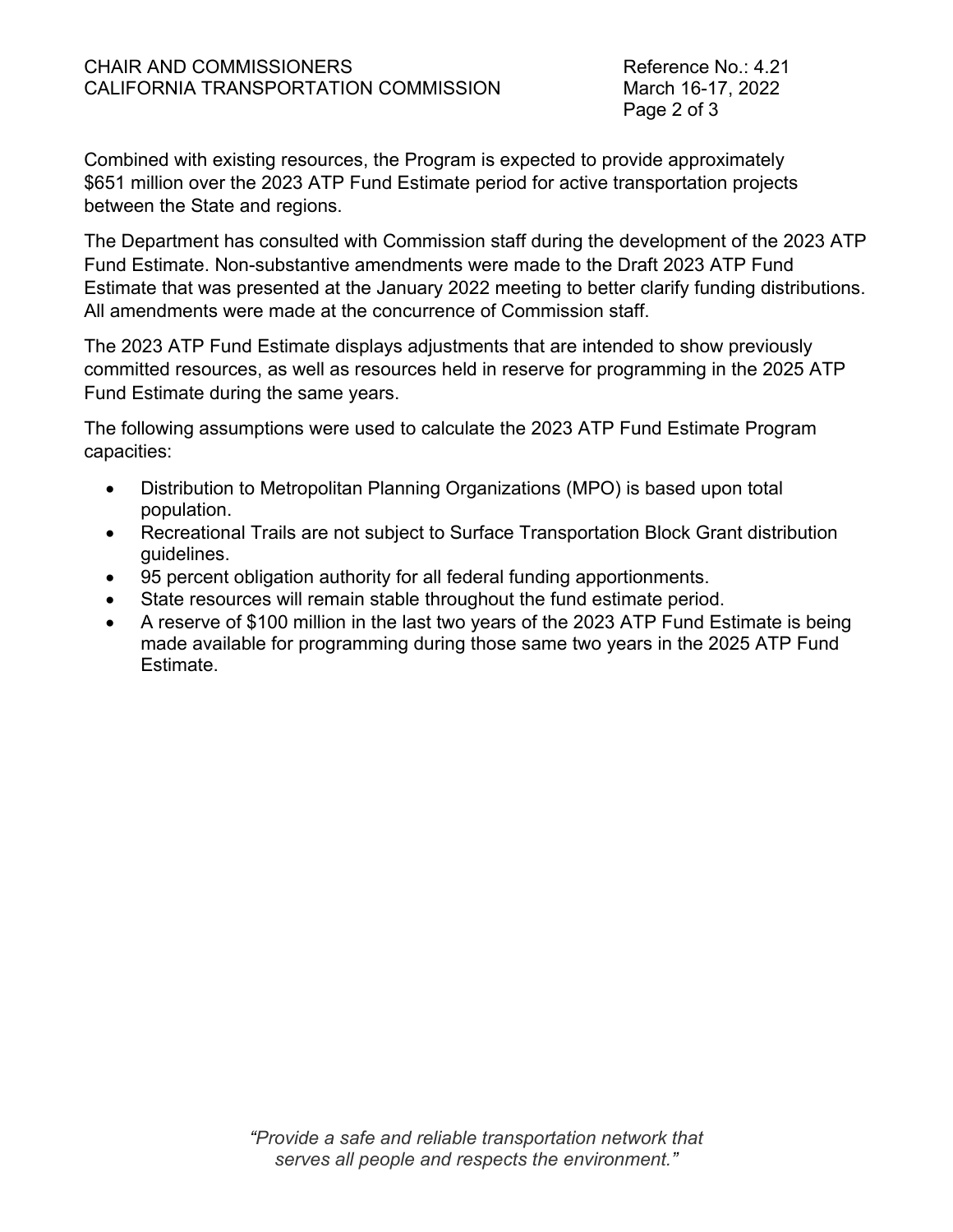Page 3 of 3

### **RESOLUTION G-22-27:**

- 1.1. WHEREAS, the Active Transportation Program (ATP) was created by Senate Bill 99 (Chapter 359, Statutes of 2013) to encourage increased use of active modes of transportation, such as biking and walking; and
- 1.2. WHEREAS, the California Department of Transportation (Department) consulted with the California Transportation Commission (Commission) staff regarding adjustments to the 2023 ATP Fund Estimate.
- 2.1. NOW THEREFORE BE IT RESOLVED that the Commission does hereby adopt the proposed 2023 ATP Fund Estimate, as presented by the Department on March 16, 2022, with programming in the 2023 ATP to be based on the adopted 2023 guidelines and the statutory funding identified.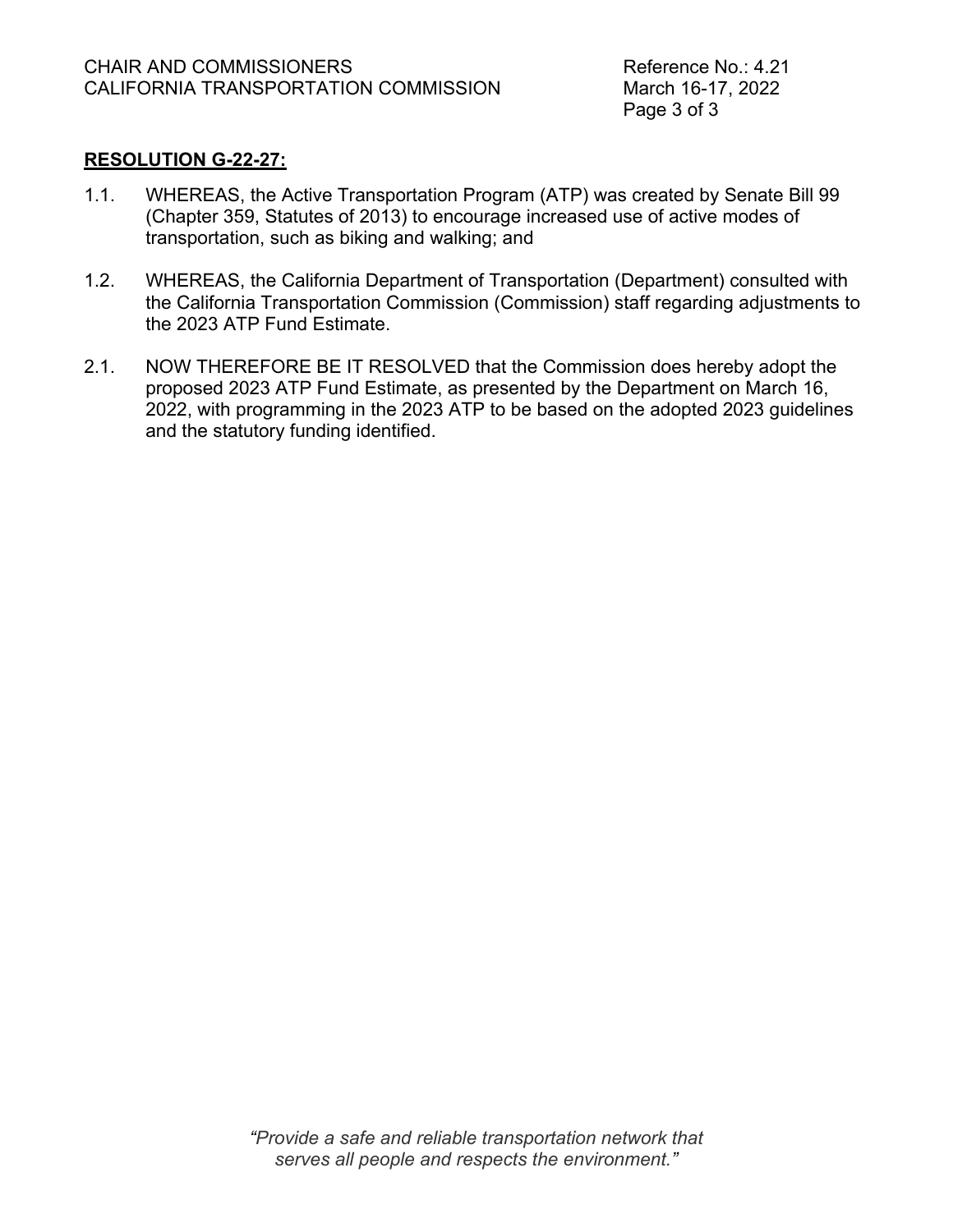# **PROPOSED**

## **ACTIVE TRANSPORTATION PROGRAM (ATP)**

#### **FUND ESTIMATE**

#### **(\$ in thousands)**

|                                                                       |              |                   |                |                  | $4$ -Year      |  |  |  |  |
|-----------------------------------------------------------------------|--------------|-------------------|----------------|------------------|----------------|--|--|--|--|
|                                                                       | 2023-24      | 2024-25           | 2025-26        | 2026-27          | <b>Total</b>   |  |  |  |  |
| <b>RESOURCES</b>                                                      |              |                   |                |                  |                |  |  |  |  |
| <b>STATE RESOURCES</b>                                                |              |                   |                |                  |                |  |  |  |  |
| Road Maintenance and Rehabilitation Account (RMRA) <sup>[1]</sup>     | \$100,000    | \$100,000         | \$100,000      | \$100,000        | \$400,000      |  |  |  |  |
| State Highway Account (SHA)                                           | 34,200       | 34,200            | 34,200         | 34,200           | 136,800        |  |  |  |  |
| <b>State Resources Subtotal</b>                                       | \$134,200    | \$134,200         | \$134,200      | \$134,200        | \$536,800      |  |  |  |  |
| <b>FEDERAL RESOURCES</b>                                              |              |                   |                |                  |                |  |  |  |  |
| STBG Set-Aside for Transportation Alternatives Program <sup>[2]</sup> | \$114,400    | \$116,800         | \$119,200      | \$121,700        | \$472,100      |  |  |  |  |
| <b>Recreational Trails</b>                                            | 1,900        | 1,900             | 1,900          | 1,900            | 7,600          |  |  |  |  |
| Other Federal                                                         | 19,950       | 19,950            | 19,950         | 19,950           | 79,800         |  |  |  |  |
| <b>Federal Resources Subtotal</b>                                     | \$136,250    | \$138,650         | \$141,050      | \$143,550        | \$559,500      |  |  |  |  |
| <b>TOTAL RESOURCES AVAILABLE<sup>[3]</sup></b>                        | \$270,450    | \$272,850         | \$275,250      | \$277,750        | \$1,096,300    |  |  |  |  |
| <b>ADJUSTMENTS</b>                                                    |              |                   |                |                  |                |  |  |  |  |
| Previously Programmed Resources <sup>[4]</sup>                        | (\$122,780)  | (\$122,780)       | \$0            | \$0              | $(\$245,560)$  |  |  |  |  |
| Reserved Resources Available for 2025 ATP <sup>[5]</sup>              | $\mathbf{0}$ | $\mathbf{0}$      | (100,000)      | (100,000)        | (200,000)      |  |  |  |  |
| PROGRAMMABLE RESOURCES AVAILABLE                                      | \$147,670    | \$150,070         | \$175,250      | \$177,750        | \$650,740      |  |  |  |  |
| <b>DISTRIBUTIONS</b>                                                  |              |                   |                |                  |                |  |  |  |  |
| <b>URBAN REGIONS (MPO Administered)</b>                               |              |                   |                |                  |                |  |  |  |  |
| <b>State</b>                                                          | $(\$40,000)$ | $(\$40,000)$      | $(\$33,182)$   | $(\$33,182)$     | (\$146,365)    |  |  |  |  |
| Federal                                                               | (19,068)     | (20,028)          | (36,918)       | (37, 927)        | (113, 941)     |  |  |  |  |
| <b>Urban Regions Subtotal</b>                                         | (\$59,068)   | $($ \$60,028)     | (S70, 100)     | (S71, 110)       | ( \$260, 306)  |  |  |  |  |
| <b>SMALL URBAN &amp; RURAL REGIONS (State Administered)</b>           |              |                   |                |                  |                |  |  |  |  |
| <b>State</b>                                                          | (\$10,000)   | (\$10,000)        | (\$9,868)      | (\$9,868)        | (\$39,735)     |  |  |  |  |
| Federal                                                               | (4,767)      | (5,007)           | (7,657)        | (7,898)          | (25, 329)      |  |  |  |  |
| Small Urban & Rural Regions Subtotal                                  | (\$14,767)   | (S15,007)         | (\$17,525)     | (\$17,765)       | $($ \$65,064)  |  |  |  |  |
| <b>STATEWIDE COMPETITION (State Administered)</b>                     |              |                   |                |                  |                |  |  |  |  |
| State                                                                 | $(\$50,000)$ | $(\$50,000)$      | $(\$41,150)$   | (\$41,150)       | (\$182,300)    |  |  |  |  |
| Federal                                                               | (23, 835)    | (25,035)          | (46, 475)      | (47, 725)        | (143, 071)     |  |  |  |  |
| <b>Statewide Competition Subtotal</b>                                 | (S73, 835)   | (S75, 035)        | $(\$87,625)$   | $($ \$88,875 $)$ | $($ \$325,371) |  |  |  |  |
| <b>TOTAL DISTRIBUTIONS AVAILABLE</b>                                  | ( \$147,670) | $($ \$150,070 $)$ | $($ \$175,250) | ( \$177,750)     | $($ \$650,740) |  |  |  |  |

[1] SEC. 36 of Senate Bill 1 adds Streets and Highways Code, Section 2032, appropriates \$100 million annually for ATP.

[2] Surface Transportation Block Grant (STBG) Set-Aside for Transportation Alternatives Program (TAP).

[3] Total resources available includes future reservation funds.

 $\rm ^{[4]}$  Resources committed as part of the 2021 ATP cycle.

[5] Reserved for future ATP cycle programming.

Notes: Individual numbers may not add to total due to independent rounding.

STBG Set-Aside for TAP reflects preliminary FHWA estimates pursuant to Infrastructure Investment and Jobs Act (IIJA).

Final dollar amounts may vary based on actual apportionment and obligational authority by FHWA or any changes in Federal guidance.